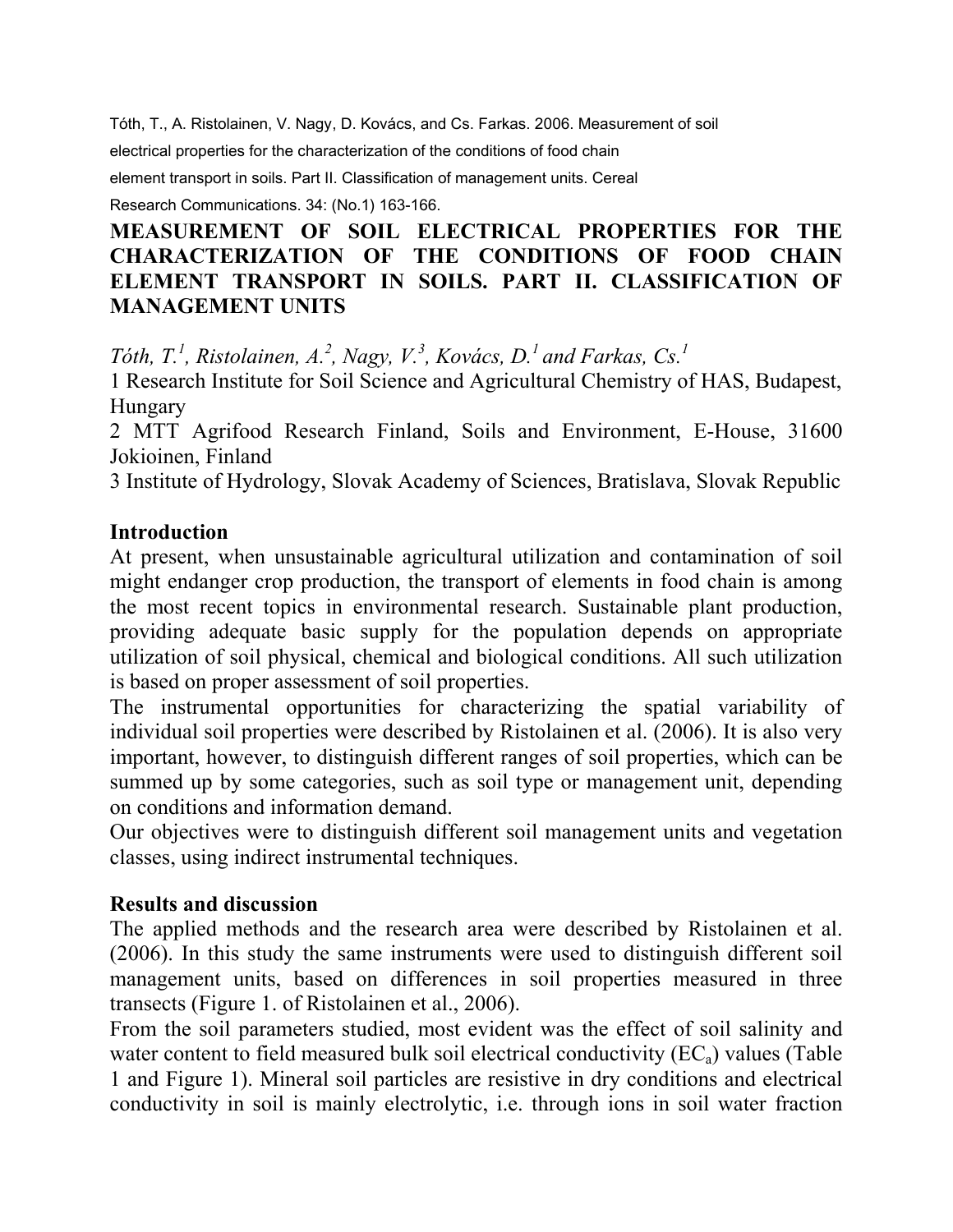(Friedman, 2005). Therefore, significant correlations between  $EC<sub>a</sub>$  and soil particle size classes were found due to larger water retention typical for soils with fine texture and high clay content (Table 1). The effect of soil humus content was controversial: a positive correlation was found in Transects 1 and 3, but for the whole dataset the weight of Transect 2 turned the relationship from positive into negative. Transect 2 was located in area with high salt content causing high  $EC_a$ values in areas with almost no vegetation and low humus content.

Table 1. Correlation between soil parameters sampled at the depth of 0-0.20 m and soil electrical conductivity (n=45). Values in Bold are statistically significant  $(p<0.01)$ 1000.0



Figure 1. The relationship between soil electrical conductivity (mS  $m^{-1}$ , response from 0-0.25 m) and soil volumetric water content  $(m<sup>3</sup> 100m<sup>-3</sup>$  taken at the depth of 0.10 m) along three transects. Regression line represents relationship between  $\theta$  and EC<sub>a</sub> in points where the effect of salt wasn't dominant (EC<sub>a</sub>>100 mS m<sup>-1</sup>).

One-way ANOVA of instrumental measurements was used to show, which soil cultivation system and vegetation classes could be differentiated with  $EC_a$ measurements in the three transects.

# *Transect 1. Agricultural field, pasture-maize-winter wheat (sown)*

Table 2 shows that  $EC_a$  values were statistically different in several categories inside Transect 1.

Table 2. Significant differences (+ there is difference, - no difference) as shown by Tamhane's T2 for classes of Transect 1 by  $EC_a$  0-0.45 (left) and soil moisture content (right, taken at the depth of 0.10) at the significance of 0.05

| <b>Pasture Wheat Maize</b><br>Moisture Pasture Wheat Maize |                       |  | Soil |  |  |
|------------------------------------------------------------|-----------------------|--|------|--|--|
| $(0.10 \text{ m})$                                         | $EC_a$ 0-<br>$0.45$ m |  |      |  |  |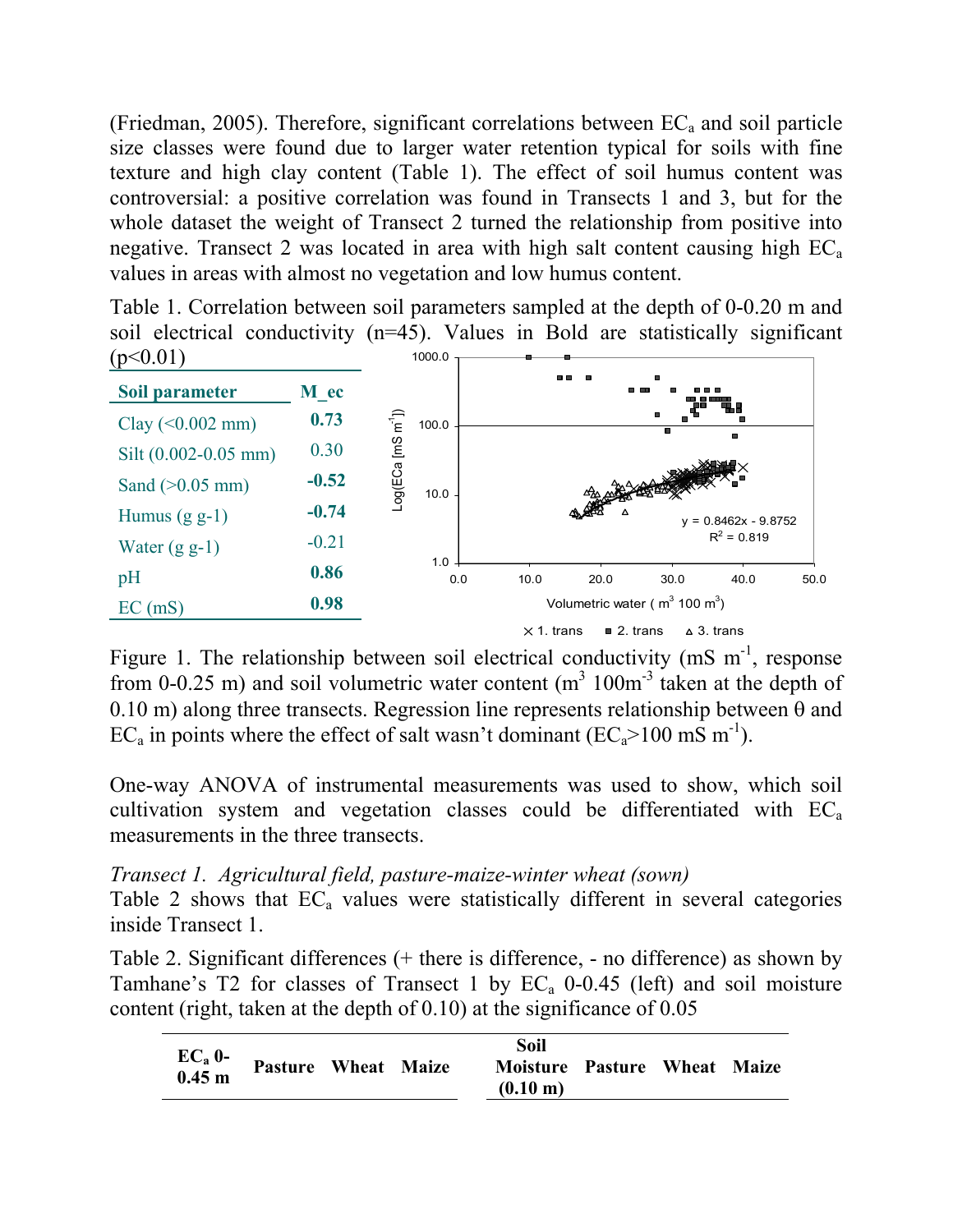| $\text{Case}(n)$ |  | 38                       | Cases (n)      |                          | 38                       |
|------------------|--|--------------------------|----------------|--------------------------|--------------------------|
| <b>Pasture</b>   |  | $\overline{\phantom{a}}$ | <b>Pasture</b> | $\overline{\phantom{a}}$ | $\overline{\phantom{a}}$ |
| Wheat            |  |                          | Wheat          |                          |                          |

The difference between the  $EC_a$  values can be attributed to the recent application of nitrogen fertilizer on the sown wheat plot, as proven by differences in lab measured soil EC values. On the other hand soil moisture content values in Table 2 showed differences only between wheat and maize fields, since wheat field has not used the moisture becoming available during summer.

## *Transect 2. Salt-affected grassland*

Table 3 showed that average  $EC_a$  values were statistically significant between most vegetation categories of the salt-affected grassland. Vegetation categories are listed in the order of increasing tolerance to salinity. The lab measured EC value did not show as many significant categories, since the number of observations in each category was lower. Soil moisture content could be used to distinguish only the most salt-affected category from the others. In this case the high soil salinity affected the readings measured with capacitive probe and the values are not reflecting the soil moisture as expected.

Table 3. Significant differences (+ there is difference, - no difference) between the vegetation classes in salt affected grassland as shown by Tamhane's T2 by  $EC_a$  0-0.45 (top) and soil moisture content (bottom, taken at the depth of 0.10) at the significance of 0.05

| $EC_a$ 0-0.45 m        | Cala | Ach-F   | Art-F   | Puc    | Cam                |
|------------------------|------|---------|---------|--------|--------------------|
| $\text{Case}(n)$       | 4    | 27      | 20      | 14     | 6                  |
| <b>Calamagrostis</b>   |      |         | $\pm$   | $\pm$  | $\hspace{0.1mm} +$ |
| <b>Ach-Festucetum</b>  |      |         | $^{+}$  | $^{+}$ | $^{+}$             |
| <b>Art-Festucetum</b>  |      |         |         |        | $^{+}$             |
| Puccinellietum         |      |         |         |        | $^{+}$             |
|                        |      |         |         |        |                    |
| Soil Moisture (0.10 m) | Cala | $Ach-F$ | $Art-F$ | Puc    | Cam                |
| $\text{Case}(n)$       | 4    | 27      | 20      | 14     | 6                  |
| <b>Calamagrostis</b>   |      |         |         |        | $\hspace{0.1mm} +$ |
| <b>Ach-Festucetum</b>  |      |         |         |        | $^{+}$             |
| <b>Art-Festucetum</b>  |      |         |         |        | $^{+}$             |

Note:Cala=Calamagrostis stand, Ach-F=Achilleo-Festucetum pseudovinae stand, Art-F=Artemisio- Festucetum pseudovinae stand, Puc=Puccinellietum limosae stand, Camp=Camphorosmetum annuae stand

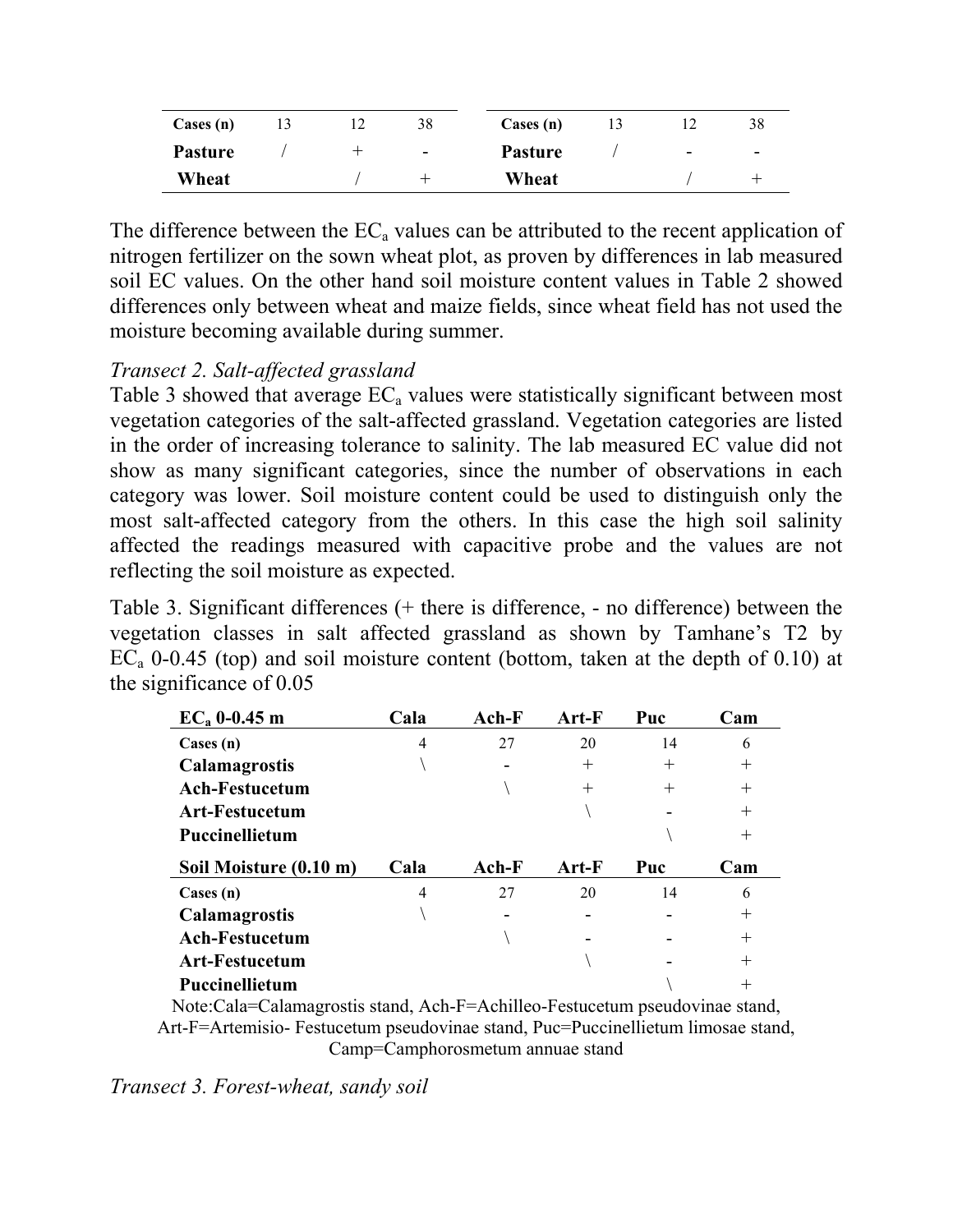The two main categories of wheat (46 cases) and forest (23 cases) inside Transect 3 had statistically significant differences in means of  $EC<sub>a</sub>$  and soil moisture content in case of both, field and laboratory measured values (no data are shown, see Fig 1 of Ristolainen et al., 2006).

ANOVA showed less difference in Transect 1 than in Transect 2 or 3 due to the looser correlation between the soil properties and weaker evidence of gradients in soil properties found in Transect 1. In Transect 2 the increasing gradient of soil salinity from the highest lying point towards the lowest lying one defined the instrumental readings. In Transect 3 most measured soil properties showed statistically significant correlation, since the transition from the highest plot towards the lowest one coincided with the increase in fine fraction and moisture content, resulting in higher electrical conductivity and soil water contents.

### **Conclusions**

From the soil parameters studied in three transects with different land use, most evident was the effect of salinity. Thus,  $EC_a$  measurements could be used to distinguish different vegetation classes according to their tolerance to salt. Field measurements suggest, that at locations, where  $EC_a$  values exceed 100 mS m<sup>-1</sup> (ca 1 mS soil paste ec) only species tolerant to salt survive, while below that level areas might be suitable for cropping. In non-saline soils, soil water content, dependant on soil texture had the greatest effect on field measured  $EC<sub>a</sub>$  values. Generally higher  $EC_a$  values should be expected on clayey soils. Also different cultivation practices differentiated in  $EC<sub>a</sub>$  because of differences in water uptake and fertilizer levels. Our results are readily available for those situations when the conditions for food chain element transport, such as soils with high or low hydraulic conductivity must be characterized and classified.

### **Acknowledgement**

Authors acknowledge the support of the Hungarian Science and Technology Foundation (SF-3/03), of CIMO, Finland (KM04-1776) and the material assistance of HNSF grants T37731, T37364, T042996 and OM-4/015/2004, OM-4/064/2004 "NKFP" grants. A. R acknowledges a grant from August and Aino Tiura foundation. F. Cs. acknowledges the János Bolyai Research Scholarship of the Hungarian Academy of Sciences.

### **References**

Friedman, S.P., 2005. Soil properties influencing apparent electrical conductivity: a review.

Computers and Electronics in Agriculture. 46:45-70

McNeill, J.D., 1980. Electromagnetic terrain conductivity measurement at low induction numbers. Technical Note TN-6. Geonics Limited, Canada